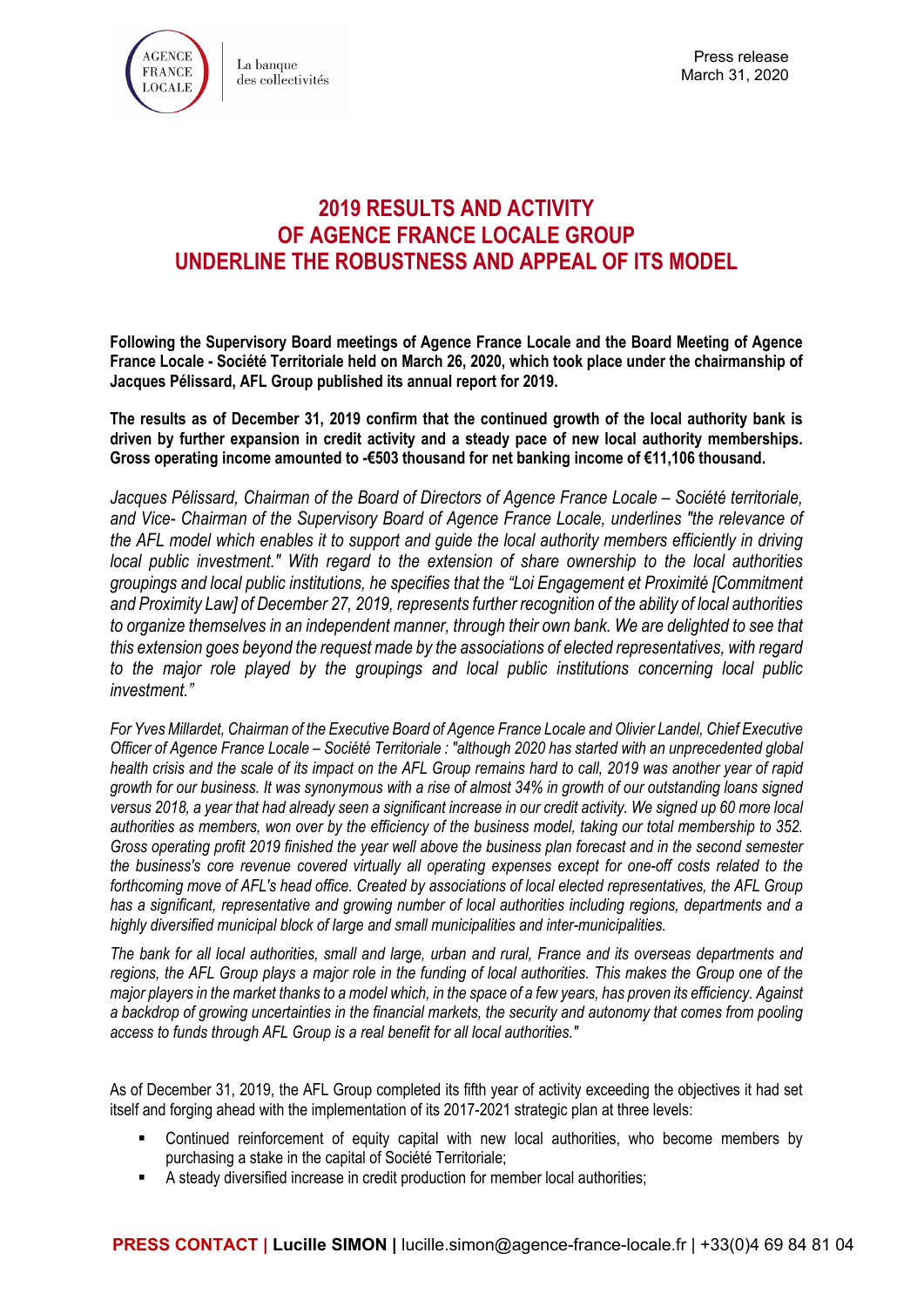

■ Continued diversification of the AFL investor base in capital markets.

As a consequence, the AFL Group should continue the rapid balance sheet growth of the last four years.

#### **Four new capital increases were made during 2019:**

- 60 local authorities of all categories and spread across the whole country have joined the AFL Group, increasing the rapid development of the model throughout France ;
- As of December 31, 2019, the AFL Group's paid-up capital totaled €154.5 million and the committed capital, €179.9 million.
- While all categories of local authority are represented among AFL Group members, the municipal block makes up a very large percentage.

# AFL Group local authority members by category as of December 31, 2019

| $(\epsilon$ thousands)                       | <b>Number</b> | <b>Committed</b><br>capital | Paid-up | <b>Voting rights</b> |
|----------------------------------------------|---------------|-----------------------------|---------|----------------------|
| <b>Region</b>                                | 3             | 25,979                      | 14,739  | 9.54%                |
| <b>Department</b>                            | 8             | 25,630                      | 17,046  | 11.04%               |
| <b>Municipality</b>                          | 262           | 48,060                      | 44,736  | 28.96%               |
| <b>EPCI</b> (groupings of<br>municipalities) | 79            | 80,228                      | 77,939  | 50.46%               |
| <b>Including Metropolis</b>                  | 12            | 64.080                      | 64.080  | 41.49%               |
| Territorial public entities                  | 4             | 4.292                       | 3.227   | 2.09%                |
| Urban communities                            | 5             | 3.546                       | 3,441   | 2.23%                |
| Suburban communities                         | 21            | 6.946                       | 5,899   | 3.82%                |
| Municipality communities                     | 37            | 1 364                       | 1,292   | 0.84%                |
| <b>TOTAL</b>                                 | 352           | 179,897                     | 154,460 | 100%                 |

#### **Total outstanding loans amounted to €3,492 million as of December 31, 2019, compared to €2,597 million as of December 31, 2018:**

- Medium- and long-term credit production for the year amounted to €978 million in 282 loan agreements;
- AFL Group's outstanding loans, including the AFL's purchases of loans from other credit institutions as of December 31, 2019, stood at €3,492.4 million, of which €3,174.8 million was made available and €317.7 million in financing commitments, compared with €2,231.8 million and €365.6 million respectively as of December 31, 2018.

#### **AFL Group raised €957 million on the bond market through long-term issues in 2019:**

- **In It issues during the year included several combining private placements in euros and other currencies,** across a wide group of maturities, a new seven-year benchmark in euros and a tap of an existing issue.
- The 2019 borrowing program was placed at a weighted average margin of 31.5 basis points over the OAT curve and an average maturity of 8.1 years, maintaining a healthy match between the sources and applications of balance sheet funds while keeping a tight rein on interest expense.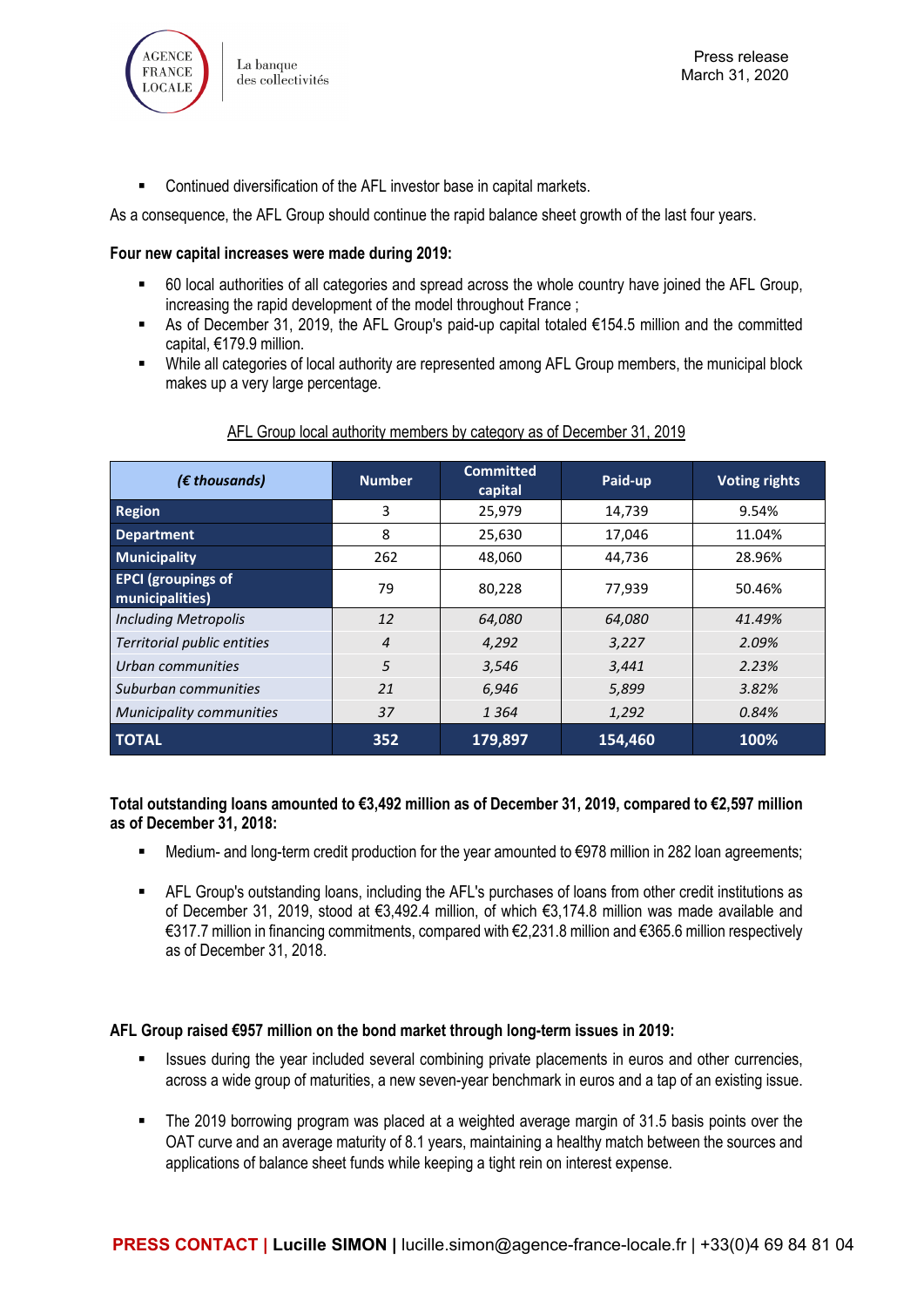

 During financial year 2019, AFL also welcomed a number of new investors in its private placements and public issues, contributing to the reinforcement of its reputation in capital markets.

#### **The increase in outstanding loans and control of expenses still gave AFL Group negative gross operating income of €503 thousand under IFRS and a net loss of €1,186 thousand after cost of risk under IFRS 9, net losses on other assets and deferred tax assets:**

- Net banking income for financial year 2019 stood at €11,106 thousand, compared to €9,745 thousand in 2018, characterized by non-recurring capital gains on the sale of securities of €1,637 thousand;
- The net interest margin increased in relation to outstanding loans to €10,123 thousand, compared to €7,853 thousand as of December 31, 2018;
- Operating expenses are controlled at €9,320 thousand versus €9,054 thousand for 2018.

#### **Significant events since the balance sheet date**

Since the beginning of the year, AFL has conducted three bond issues in the form of taps immediately fungible with existing notes. The first, an Australian dollar issue for the equivalent of €40.2 million to increase an existing 2030 issue, was placed at an issue margin of 19 basis points over the OAT. The other two, for €100 million and €60 million respectively, are 2026 and 2028 taps, both in euros, at issue margins of 27.3 and 26.3 basis points above the OAT curve, respectively.

A 23<sup>rd</sup> capital increase closed on March 13, 2020 having attracted eight new member authorities. It took the total number of members to 360, the share capital of AFL Group to €157.8 million and committed capital to €180.4 million. The €22.6 million difference corresponds to capital contribution undertakings by member authorities that will be paid up in the coming years.

# **AFL Group consolidated income under IFRS**

2019 saw the AFL Group's results increase quickly once again in line with the 2017-2021 strategic plan, making the Group one of the main institutions for local authority loans in France.

At the end of 2019, net banking income generated by the activity amounted to €11,106 thousand, compared to €9,745 thousand as of December 31, 2018, a year that had been characterized by non-recurring capital gains on the sale of securities of €1,636 thousand.

Net banking income for 2019 mainly corresponds to an interest margin of €10,123 thousand, an increase of 29% compared to the €7,853 thousand made last year, net capital gains on the sale of investment securities of €500 thousand and net income from hedge accounting of €419 thousand.

The interest margin of €10,123 thousand originates from three items:

- First, income related to the loan portfolio of  $\epsilon$ 8,127 thousand which, after hedging, was up 6% on the €7,667 thousand at December 31, 2018. This limited increase is explained by the continued downtrend in rates in 2019, while outstanding loans increased significantly.
- Secondly, the €2,731 thousand loss on management of the liquidity reserve, versus -€3,332 thousand at December 31, 2018, reflected the cost of carrying cash in a negative rate environment. That said, the reduction is a combination of improved profitability of liquidity reserve securities, a fall in average bank deposits over the year and improved returns on deposit accounts with the introduction of fixed-term deposits.
- Finally, the debt interest charge and cost of collateral generated income of €4,726 thousand after hedging, compared to €3,518 thousand at December 31, 2018. This significant increase reflects the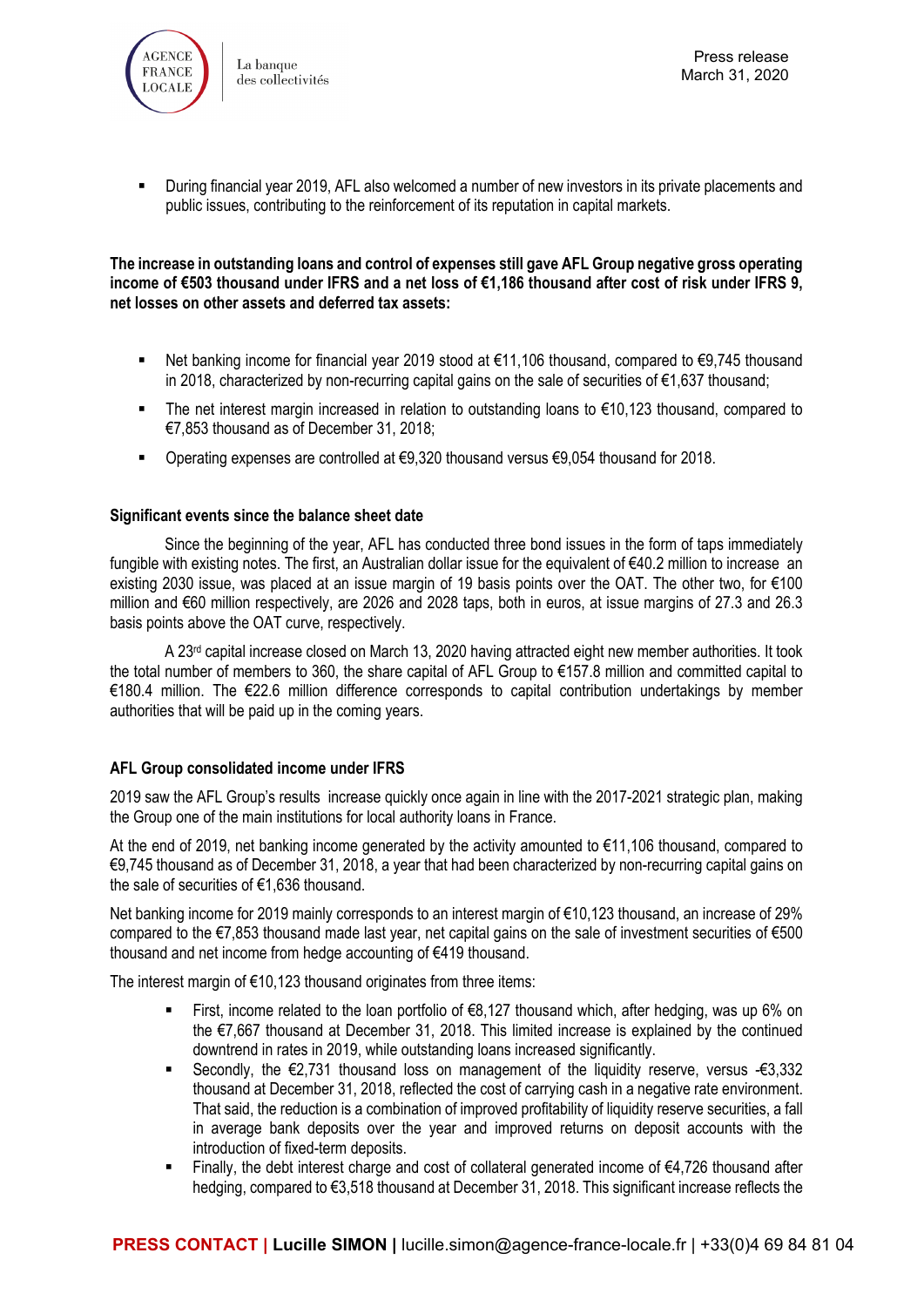

rise in outstanding AFL debt during the financial year, the lowering of the Euribor rate against which the whole AFL debt is indexed and optimized management of short-term debt, particularly with the reactivation of issues of negotiable debt securities in foreign currencies under the ECP program. This figure takes into account an increase in the interest on margin calls from -€296 thousand as of December 31, 2018 to -€397 thousand as of December 31, 2019.

Capital gains on securities at fair value through other comprehensive income, for €3,363 thousand, relate to the management of the liquidity reserve portfolio over the period. These sales led concurrently to the cancellation of interest rate hedges for -€2,862 thousand, generating net overall capital gains of €500 thousand for the period.

Net income from hedge accounting was €419 thousand. This represents the sum of the fair-value differences of hedged items and their hedging. Of these differences, €431 thousand relates to valuation differential income for instruments classified as macro-hedges and -€12 thousand relates to expenses from valuations of instruments classified as micro-hedges. There are still unrealized differences in valuations between the hedged items and the hedging instruments, one of whose components comes from a market practice that results in the admission of a valuation mismatch between hedging instruments collateralized daily and discounted on an Eonia curve and instruments discounted on a Euribor curve. According to IFRS, this causes a hedge ineffectiveness to be recognized in the income statement. It should be noted, however, that this is an unrealized result.

At December 31, 2019, general operating expenses were €9,320 thousand against €9,054 thousand the previous year. This included €4,863 thousand in personnel costs compared to €4,799 thousand in 2018. General operating expenses also include administrative expenses, which amounted to €4,457 thousand versus €4,255 thousand as of December 31, 2018. Note, though, that the administrative expenses for 2019 include the impact of eliminating lease payments by AFL following the introduction of IFRS 16 "Leases", which reduces general operating expenses by €337 thousand, and a €71 thousand provision for future refurbishment costs as AFL prepares to move out of its current head office at Tour Oxygène.

At end financial year, depreciation and amortization amounted to €2,289 thousand versus €1,995 thousand as of December 31, 2018, an increase of €294 thousand, which resulted mainly from the application of IFRS 16 with the incorporation of €258 thousand of additional amortization of right of use on premises occupied by the Group. After the end of the amortization of a first tranche of the IT system, AFL continued to invest in its IT infrastructure, with the construction of facilities management structures and work to develop the data pool.

The financial year ended December 31, 2019 had a gross operating loss of €503 thousand compared to -€1,304 thousand as of December 31, 2018, a year which, as indicated above, included non-recurring capital gains of €1,636 thousand on the sale of securities.

The cost of risk for impairment, relating to expected losses on financial assets, under IFRS 9 was a positive €5 thousand in 2019, reflecting a reversal of impairment provisions. Indeed, the increase in outstanding loans has not led to any rise in impairment as the loans are low risk. With regard to the liquidity reserve, the fall in outstanding securities, some of which had matured and been replaced by fixed-term deposits and central bank deposits, and a reduction of impairment, which are highly sensitive to asset duration. In consequence, despite AFL's tightening of the weightings in anticipation of a weakening economy, the lower risk and shorter maturity of assets has resulted in a slight increase in impairment as of December 31, 2019.

"Net gains or losses on other assets" was -€461 thousand and recorded the costs of AFL's forthcoming move from Tour Oxygène and the processing of the readjustment of the lease duration pursuant to IFRS 16.

Tax losses recognized over the year did not give rise to the activation of any deferred taxes. AFL also derecognized €5,051 thousand of deferred tax assets on its losses at December 31, 2015. Nevertheless, there are deferred tax liabilities in 2019 which originate exclusively from IFRS restatements in the year, corresponding to temporary differences between the tax value of the assets and their book value, amounting to -€227 thousand.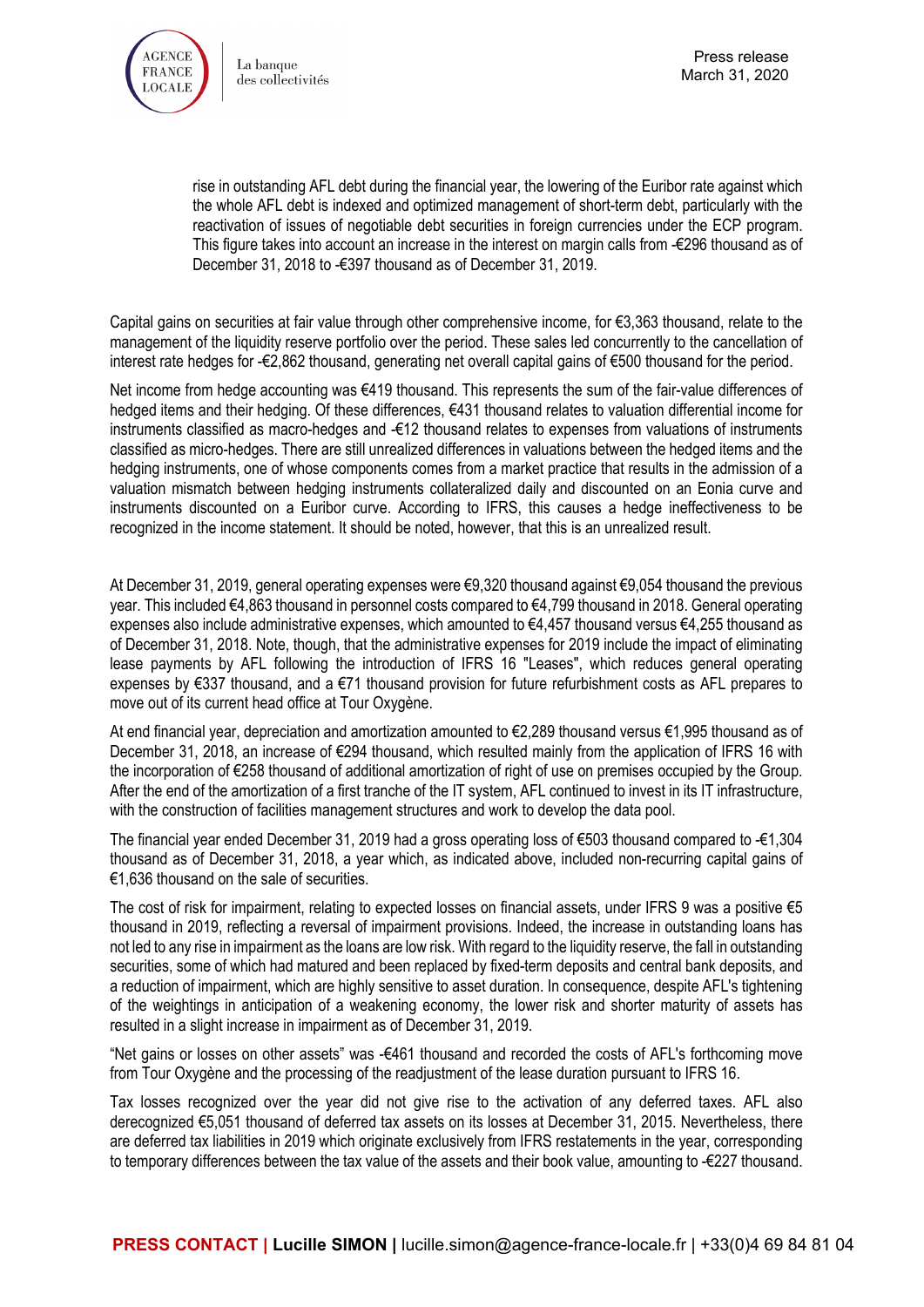

After accounting for a deferred tax expense of €227 thousand, the year ended December 31, 2019 ended with net income of -€1,186 thousand, compared to -€1,705 thousand in the previous financial year.

As of December 31, 2019, operating expenses excluding the non-recurring cost AFL's moving offices, scheduled for the first half of 2020, amounted to 114% of the net interest margin of the AFL Group. In the second half the cost-income ratio rose to 103%, underlining a positive trend of income generation for the Group.

# **AFL Group balance sheet and financial structure**

AFL Group has a sound financial structure: prudential capital was €123.8 million at December 31, 2019, which corresponds to a Basel III solvency ratio, on a consolidated basis, based on the standard method (Common Equity Tier 1 – CET1) of 15.78% for a regulatory limit of 11.75% and an internal limit of 12.5%. The AFL Group thus has a comfortable margin to continue the rapid growth of its credit activities while maintaining a robust financial structure, subject to maintaining access to resources on satisfactory terms, in light of the pandémic

Consequently, with regard to the current financial crisis related to the Coronavirus pandemic, France's *Haut Conseil de stabilité financière* (High Council for Financial Stability) decided on March 18, 2020 to suspend until further notice the counter-cyclical equity cushion of 0.25% for France. It was changed to 0% on March 18, 2020.

Risk-weighted assets, which reflect the quality of the AFL Group's assets, stood at €784.2 million, broken down as follows:

| $\blacksquare$ Credit risk               | : $\epsilon$ 760.4 million |
|------------------------------------------|----------------------------|
| • Operational risk                       | $: €19.7$ million          |
| • Credit valuation adjustment (CVA) risk | $\div$ €4.1 million        |

In the event of AFL being eligible for the status of a public development credit institution, authorizing the deduction of development loans from the assets side of the balance sheet, AFL Group's leverage ratio was 11.98% as of December 31, 2019. Based on the current methodology applicable to credit institutions, the Group's leverage ratio at the same date was 2.78%.

The cash position of the AFL Group is very comfortable, as shown by the LCR and NSFR ratios of 432% and 186% respectively at December 31, 2019, enabling AFL Group to continue its operating activity in a period of high uncertainty.

# **AFL rating as of December 31, 2019**

The highlights of the last financial year include the granting, on May 20, 2019, of a second rating for AFL, the Group's issuing entity, by Standard & Poor's. Now, like its Dutch and Scandinavian counterparts, AFL is highly and similarly rated by the two major rating agencies, Moody's Investors Service (Moody's) and S&P Global Ratings (Standard & Poor's). According to Standard & Poor's, the long term AA- rating and the short-term A-1+ rating, both with stable outlook, is based on the following items:

- The robust capitalization of the credit institution;
- The strong support of local authorities through the guarantee mechanism;
- Ample cash combined with excellent access to capital markets.

This dual rating which represents a major stage in the development of the Group, enables AFL to reaffirm the quality of its signature and in consequence its access to bonds and money markets, so helping ensure its member authorities can access resources on the best possible terms.

# **AFL's rating**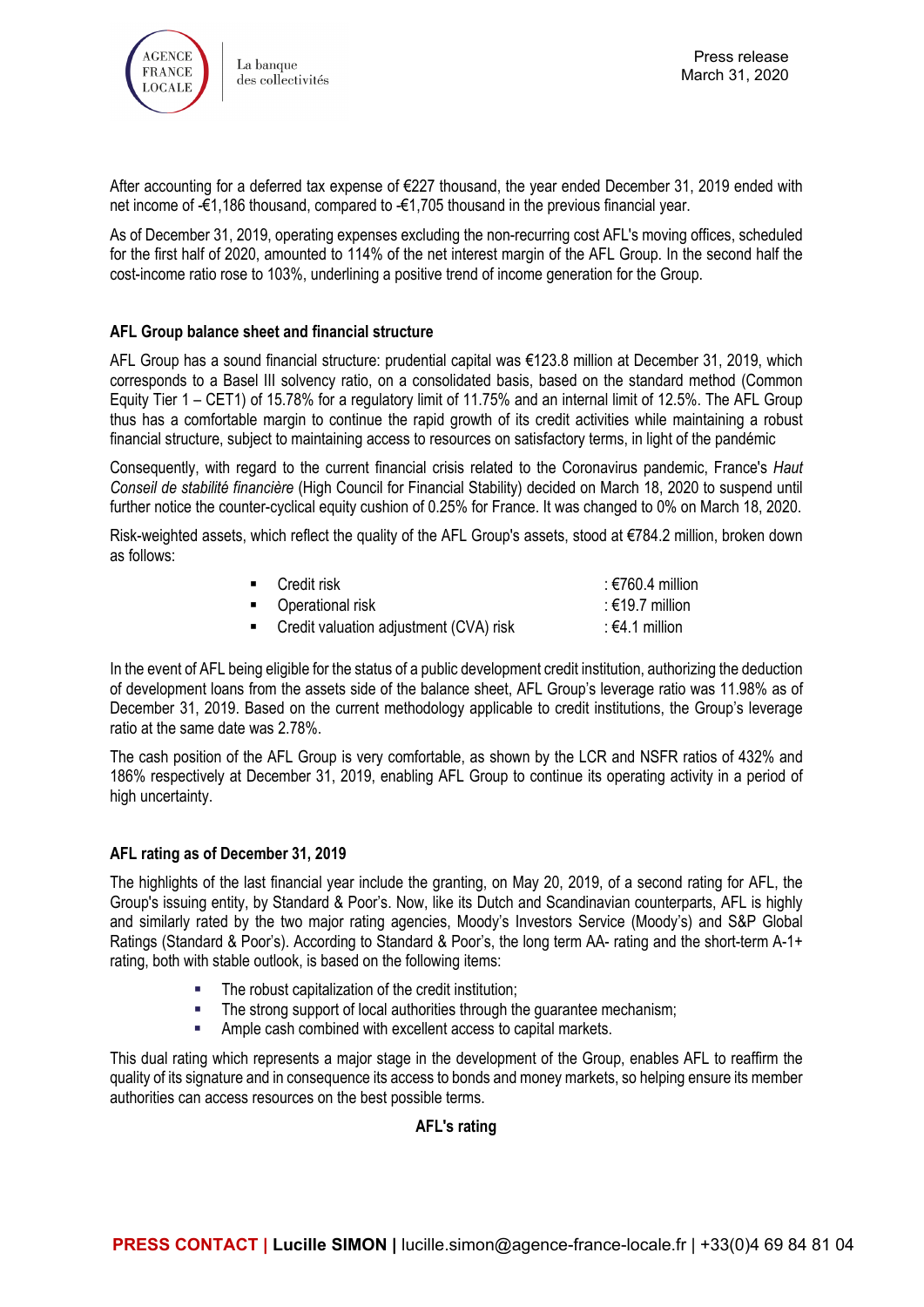

|                   | Moody's       | <b>Standard &amp;</b><br>Poor's |
|-------------------|---------------|---------------------------------|
| Long-term rating  | Aa3           | AA-                             |
| Outlook           | <b>Stable</b> | <b>Stable</b>                   |
| Short-term rating | $P-1$         | $A-1+$                          |
| Updated           | Oct-01-19     | May-20-19                       |

# **AFL Group outlook**

The AFL Group set itself the main objective of maintaining the rapid pace of new membership of local authorities. It is readying itself to welcome groupings of local and regional authorities and local public institutions, starting with unions, which, once the membership procedure has been put in place, will be able to join AFL Group pursuant to the provisions of the Law of December 27, 2019, the Commitment and Proximity Law, enlarging the scope of entities eligible for AFL Group membership.

This extension should allow AFL Group to continue growing its capital and support the development of its activity. Given the results obtained in 2019 and the very low credit risk of public debtors, the AFL Group should be able to achieve the goals set out in the 2017-2021 strategic plan and, in particular, reach breakeven as far as its financial statements are concerned in 2020, subject to the consequences that the pandemic might have for its activity and results which remain difficult to quantify.

**T**he coronavirus pandemic which began wreaking havoc in March 2020 is having significant impacts on the global economic environment, with financial markets, in particular, being hard hit. With regard to its organization, AFL has put in place a crisis unit and taken measures to ensure the normal operations of the Company continue while limiting the risks of contagion for its teams, so it can continue to perform its duties in the best possible conditions.

With regard to the impacts of the pandemic on the activity and development of the AFL Group, the delay in holding the second round of the local elections and increased uncertainty could slow down membership of new local authorities and the granting of new loans. However, it is too soon to be able to measure the impact of these events on the annual production of loans, as these are traditionally concentrated at year end.

Against this backdrop, the current situation linked to the pandemic confirms the relevance of the AFL economic model. However, it also gives rise to some uncertainty, not so much with regard to access to liquidity but rather concerning the price of accessing this liquidity required for its activity. By way of a reminder, as at December 31, 2019, AFL had a liquidity reserve corresponding to a year's activity.

Consequently, the banking model dedicated to local authorities has come into its own in this situation of crisis; AFL is ready to support in an appropriate manner its members which will be involved in boosting public investment, contributing to the economic activity and social cohesion of our regions.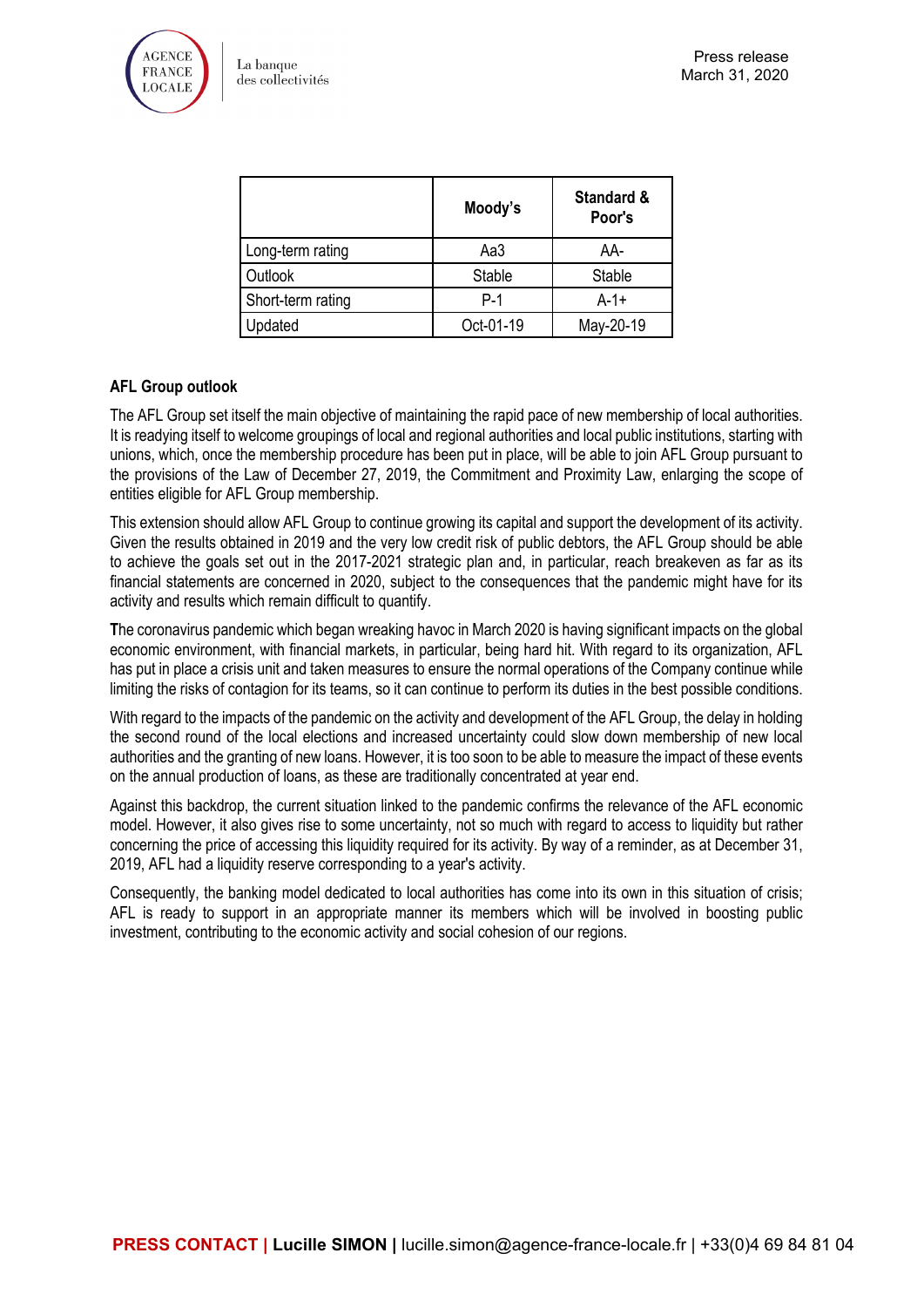

# **Income statement as of December 31, 2019 (in € thousands, consolidated IFRS)**

| $(\epsilon$ '000s)                                                                            | 31/12/2019 | 31/12/2018 |
|-----------------------------------------------------------------------------------------------|------------|------------|
| Interest and similar income                                                                   | 77870      | 64 387     |
| Interest and similar expenses                                                                 | (67747)    | (56 534)   |
| Fee & Commission Income                                                                       | 178        | 289        |
| Fee & Commission Expense                                                                      | (112)      | (127)      |
| Net gains (losses) on financial instruments at fair value through profit or loss              | (2444)     | 868        |
| Net gains or losses on financial instruments at fair value through other comprehensive income | 3 3 6 3    | 863        |
| Income on other activities                                                                    |            |            |
| Expenses on other activities                                                                  |            |            |
| <b>NET BANKING INCOME</b>                                                                     | 11 106     | 9745       |
| Operating expenses                                                                            | (9320)     | (9054)     |
| Net depreciation, amortisation and impairments of tangible and intangible assets              | (2 289)    | (1995)     |
| <b>GROSS OPERATING INCOME</b>                                                                 | (503)      | (1304)     |
| Cost of risk                                                                                  | 5          | (191)      |
| <b>OPERATING INCOME</b>                                                                       | (498)      | (1495)     |
| Net gains and losses on other assets                                                          | (461)      |            |
| <b>INCOME BEFORE TAX</b>                                                                      | (959)      | (1495)     |
| Income tax                                                                                    | (227)      | (209)      |
| <b>NET INCOME</b>                                                                             | (1186)     | (1705)     |
| Non-controlling interests                                                                     |            |            |
| <b>NET INCOME GROUP SHARE</b>                                                                 | (1186)     | (1705)     |
| Basic earnings per share (in EUR)                                                             | (0,77)     | (1, 17)    |
| Diluted earnings per share (in EUR)                                                           | (0,77)     | (1, 17)    |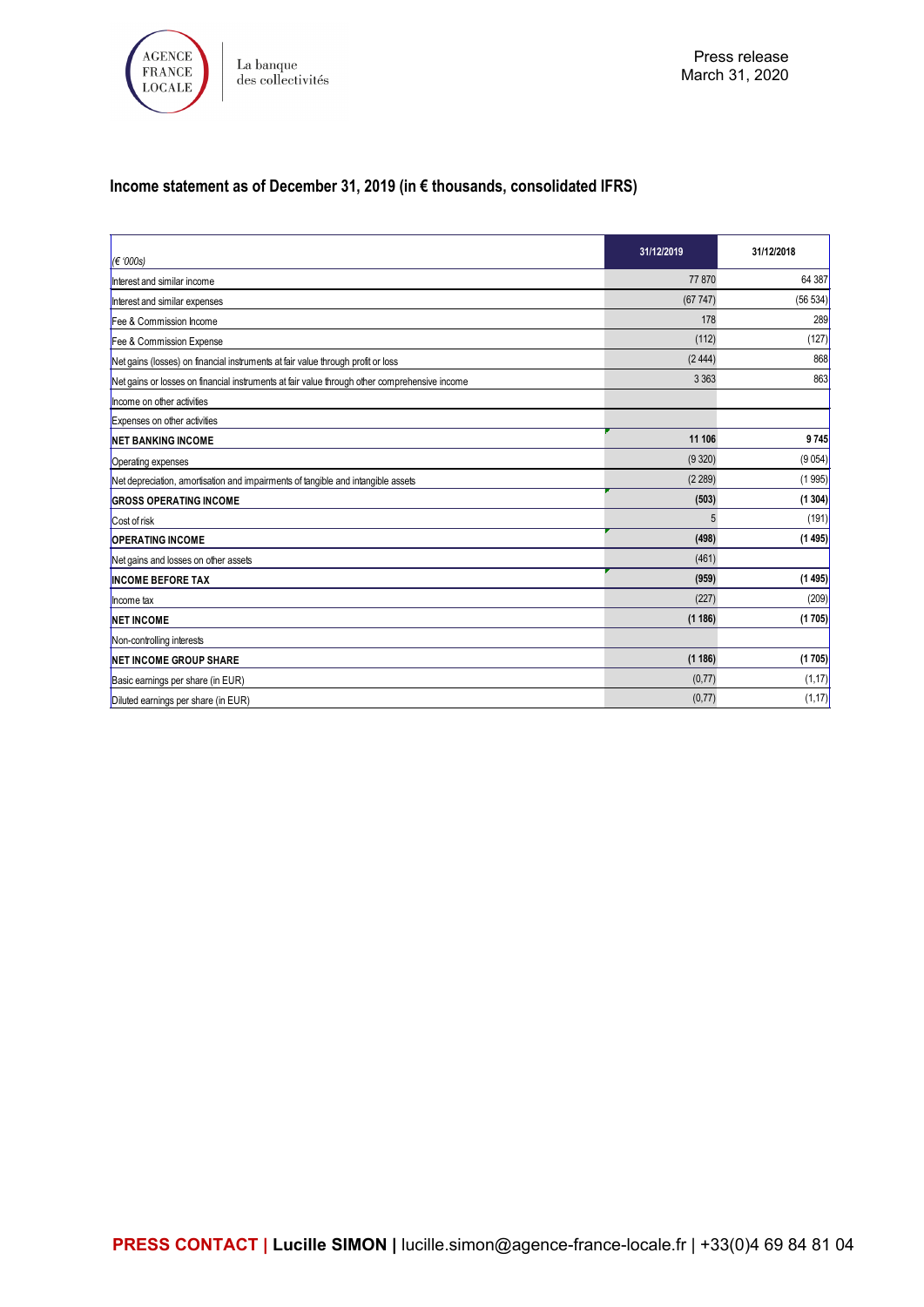

# **Balance sheet as at December 31, 2019 (in € thousands, consolidated IFRS)**

# **Assets at December 31, 2019**

| $\epsilon$ '000s)                                                                      | 31/12/2019    | 31/12/2018  |
|----------------------------------------------------------------------------------------|---------------|-------------|
| Cash, central banks                                                                    | 165 604       | 121 650     |
| Financial assets at fair value through profit or loss                                  | 15 9 62       | 26 299      |
| Hedging derivative instruments                                                         | 130 957       | 44 661      |
| Financial assets at fair value through other comprehensive income                      | 535 900       | 502 487     |
| Securities at amortized cost                                                           | 139718        | 179 501     |
| Loans and receivables due from credit institutions and similar items at amortized cost | 190 830       | 111 217     |
| Loans and receivables due from customers at amortized cost                             | 3 160 500     | 2 2 2 9 1 1 |
| Revaluation adjustment on interest rate risk-hedged portfolios                         | 14 2 84       | 1873        |
| Current tax assets                                                                     | 42            | 43          |
| Deferred tax assets                                                                    | 5654          | 5691        |
| Accruals and other assets                                                              | 380           | 349         |
| Intangible assets                                                                      | 2097          | 3 2 9 0     |
| Property, plant and equipment                                                          | 2633          | 2514        |
| Goodwill                                                                               |               |             |
| <b>TOTAL ASSETS</b>                                                                    | 4 3 6 4 5 6 1 | 3 229 487   |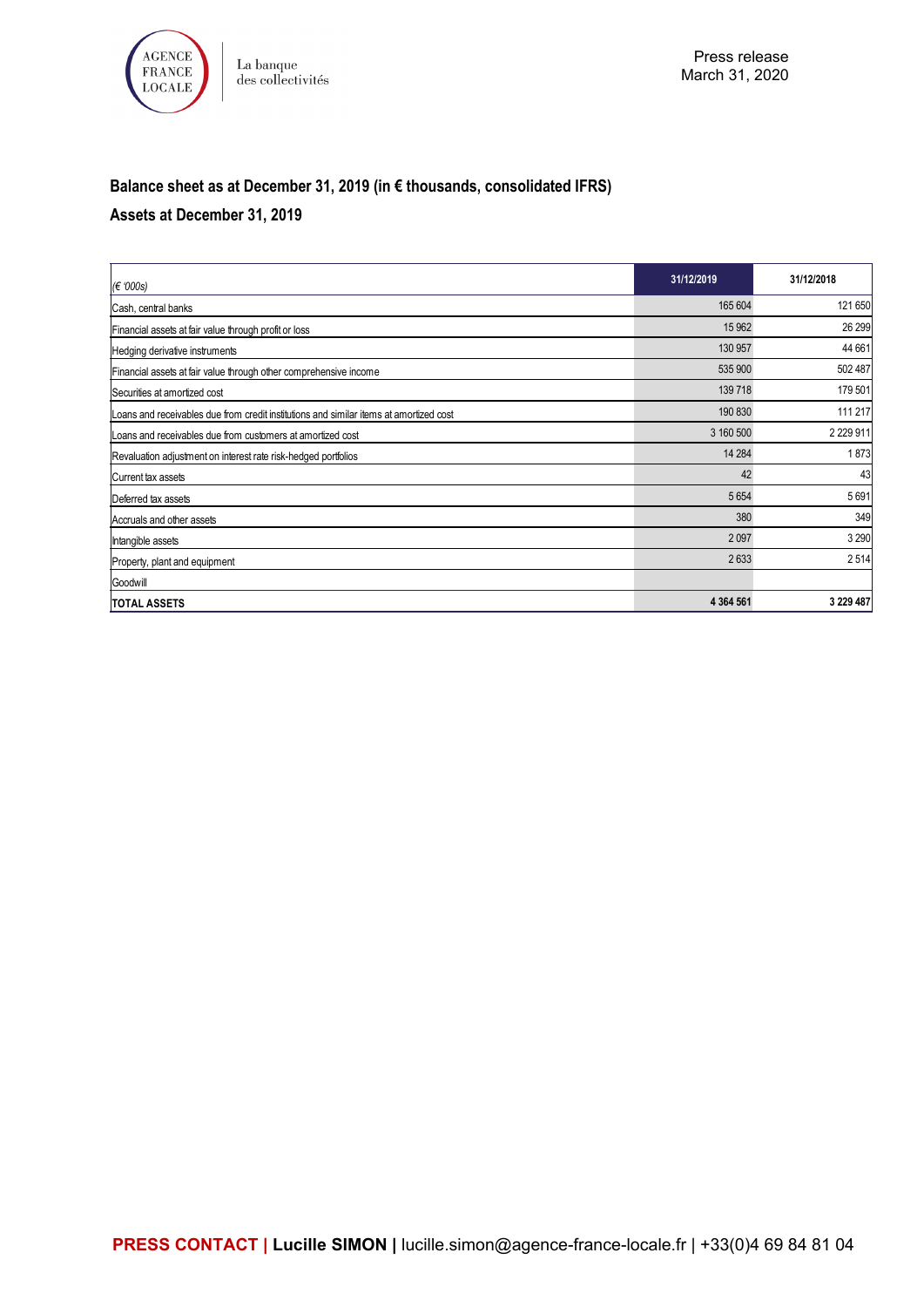

#### **Liabilities at December 31, 2019**

| $\epsilon$ '000s)                                          | 31/12/2019    | 31/12/2018    |
|------------------------------------------------------------|---------------|---------------|
| Central banks                                              | 26            | 755           |
| Financial liabilities at fair value through profit or loss | 15476         | 26 747        |
| Hedging derivative instruments                             | 173 597       | <b>78 300</b> |
| Debt securities                                            | 4 036 974     | 2 996 909     |
| Due to credit institutions                                 | 4 2 3 6       | 9             |
| Due to customers                                           |               |               |
| Revaluation adjustment on interest rate hedged portfolios  |               |               |
| Current tax liabilities                                    |               |               |
| Deferred tax liabilities                                   | 18            |               |
| Accruals and other liabilities                             | 2465          | 2 2 6 0       |
| Provisions                                                 | 278           | 23            |
| Equity                                                     | 131 490       | 124 485       |
| Equity, Group share                                        | 131 490       | 124 485       |
| Share capital and reserves                                 | 154 460       | 145 905       |
| Consolidated reserves                                      | (20 218)      | (18305)       |
| <b>Reevaluation reserve</b>                                |               |               |
| Gains and losses recognised directly in equity             | (1566)        | (1411)        |
| Profit (loss) for the period                               | (1186)        | (1705)        |
| Non-controlling interests                                  |               |               |
| <b>TOTAL LIABILITIES</b>                                   | 4 3 6 4 5 6 1 | 3 229 487     |

*The AFL Management Board approved the AFL annual financial statements for 2019 on March 11, 2020. The AFL Supervisory Board which met under the chairmanship of Richard Brumm on March26, 2020 reviewed and approved AFL's annual financial statements.*

*The Board of Directors of AFL-ST (Société Territoriale) which met under the chairmanship of Jacques Pélissard on March26, 2020, approved the financial statements of the parent company (Société Territoriale) and the consolidated financial statements of the Group.*

*The auditing procedures for the annual and consolidated financial statements were conducted by the Statutory Auditors. The audit reports for the certification of the financial statements have been issued.*

*This press release may contain certain forward-looking statements. Although the AFL Group believes that these statements are based on reasonable assumptions as of the date of this press release, they are inherently subject to risks and uncertainties, relating, in particular, to the impacts of the pandemic which may cause actual results to differ from those indicated or implied in these statements.*